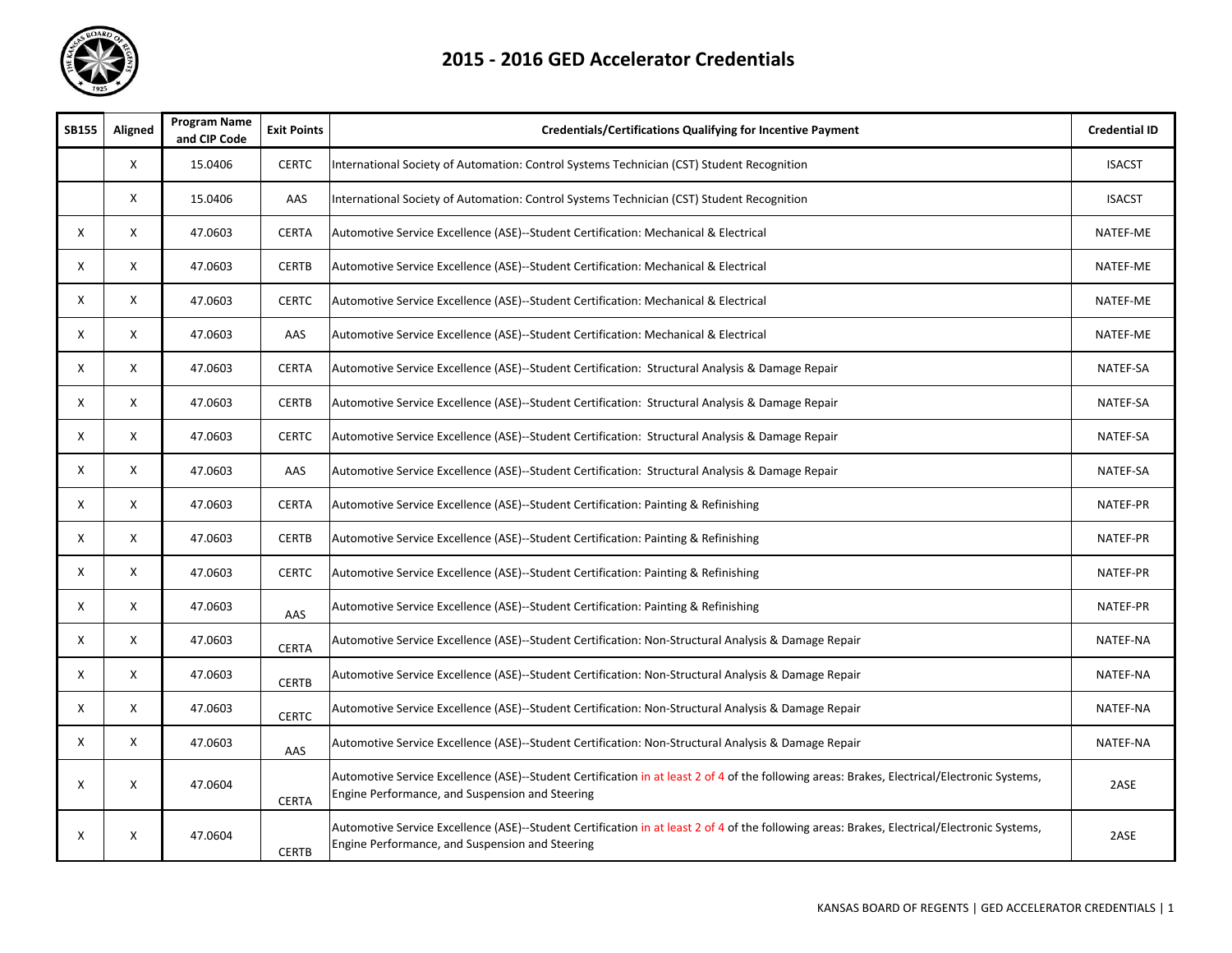

| <b>SB155</b> | Aligned | <b>Program Name</b><br>and CIP Code | <b>Exit Points</b> | <b>Credentials/Certifications Qualifying for Incentive Payment</b>                                                                                                                                                                                                       | <b>Credential ID</b> |
|--------------|---------|-------------------------------------|--------------------|--------------------------------------------------------------------------------------------------------------------------------------------------------------------------------------------------------------------------------------------------------------------------|----------------------|
| X            | X       | 47.0604                             | <b>CERTC</b>       | Automotive Service Excellence (ASE)--Student Certification in at least 2 of 4 of the following areas: Brakes, Electrical/Electronic Systems,<br>Engine Performance, and Suspension and Steering                                                                          | 2ASE                 |
| X            | X       | 47.0604                             | AAS                | Automotive Service Excellence (ASE)--Student Certification in at least 2 of 4 of the following areas: Brakes, Electrical/Electronic Systems,<br>Engine Performance, and Suspension and Steering                                                                          | 2ASE                 |
| Χ            |         | 51.3902                             | SAP                | Certified Nurse Aide (CNA)                                                                                                                                                                                                                                               | <b>CNA</b>           |
| X            |         | 49.0205                             | SAP                | Commercial Driver License (CDL)                                                                                                                                                                                                                                          | <b>CDL</b>           |
| X            |         | 49.0205                             | <b>CERTA</b>       | Commercial Driver License (CDL)                                                                                                                                                                                                                                          | <b>CDL</b>           |
| Χ            | X       | 11.1006                             | <b>CERTA</b>       | CompTIA: A+; Network +, Server+ or Security+; Cisco: Certified Entry Networking Technician(CCENT), Certified Network Associate(CCNA),<br>Certified Network Professional (CCNPP); Microsoft: Technology Associate (MTA) or Microsoft Certified Solutions Associate (MCSA) | <b>CTIAA</b>         |
| Χ            | X       | 11.1006                             | <b>CERTB</b>       | CompTIA: A+; Network +, Server+ or Security+; Cisco: Certified Entry Networking Technician(CCENT), Certified Network Associate(CCNA),<br>Certified Network Professional (CCNPP); Microsoft: Technology Associate (MTA) or Microsoft Certified Solutions Associate (MCSA) | <b>CTIAA</b>         |
| х            | X       | 11.1006                             | AAS                | CompTIA: A+; Network +, Server+ or Security+; Cisco: Certified Entry Networking Technician(CCENT), Certified Network Associate(CCNA),<br>Certified Network Professional (CCNPP); Microsoft: Technology Associate (MTA) or Microsoft Certified Solutions Associate (MCSA) | <b>CTIAA</b>         |
| Χ            |         | 11.0901                             | <b>CERTA</b>       | CompTIA: A+; Network +, Server+ or Security+; Cisco: Certified Entry Networking Technician(CCENT), Certified Network Associate, Certified<br>Network Professional; Microsoft: Technology Associate (MTA) or Microsoft Certified Solutions Associate (MCSA)               | <b>CTIAS</b>         |
| X            |         | 11.0901                             | <b>CERTA</b>       | CompTIA: A+; Network +, Server+ or Security+; Cisco: Certified Entry Networking Technician(CCENT), Certified Network Associate, Certified<br>Network Professional; Microsoft: Technology Associate (MTA) or Microsoft Certified Solutions Associate (MCSA)               | <b>CTIAN</b>         |
| Χ            |         | 11.0901                             | <b>CERTA</b>       | CompTIA: A+; Network +, Server+ or Security+; Cisco: Certified Entry Networking Technician(CCENT), Certified Network Associate, Certified<br>Network Professional; Microsoft: Technology Associate (MTA) or Microsoft Certified Solutions Associate (MCSA)               | <b>CCNA</b>          |
| Χ            |         | 11.0901                             | <b>CERTA</b>       | CompTIA: A+; Network +, Server+ or Security+; Cisco: Certified Entry Networking Technician(CCENT), Certified Network Associate, Certified<br>Network Professional; Microsoft: Technology Associate (MTA) or Microsoft Certified Solutions Associate (MCSA)               | <b>ELCC</b>          |
| х            |         | 11.0901                             | <b>CERTA</b>       | CompTIA: A+; Network +, Server+ or Security+; Cisco: Certified Entry Networking Technician(CCENT), Certified Network Associate, Certified<br>Network Professional; Microsoft: Technology Associate (MTA) or Microsoft Certified Solutions Associate (MCSA)               | <b>CTIAA</b>         |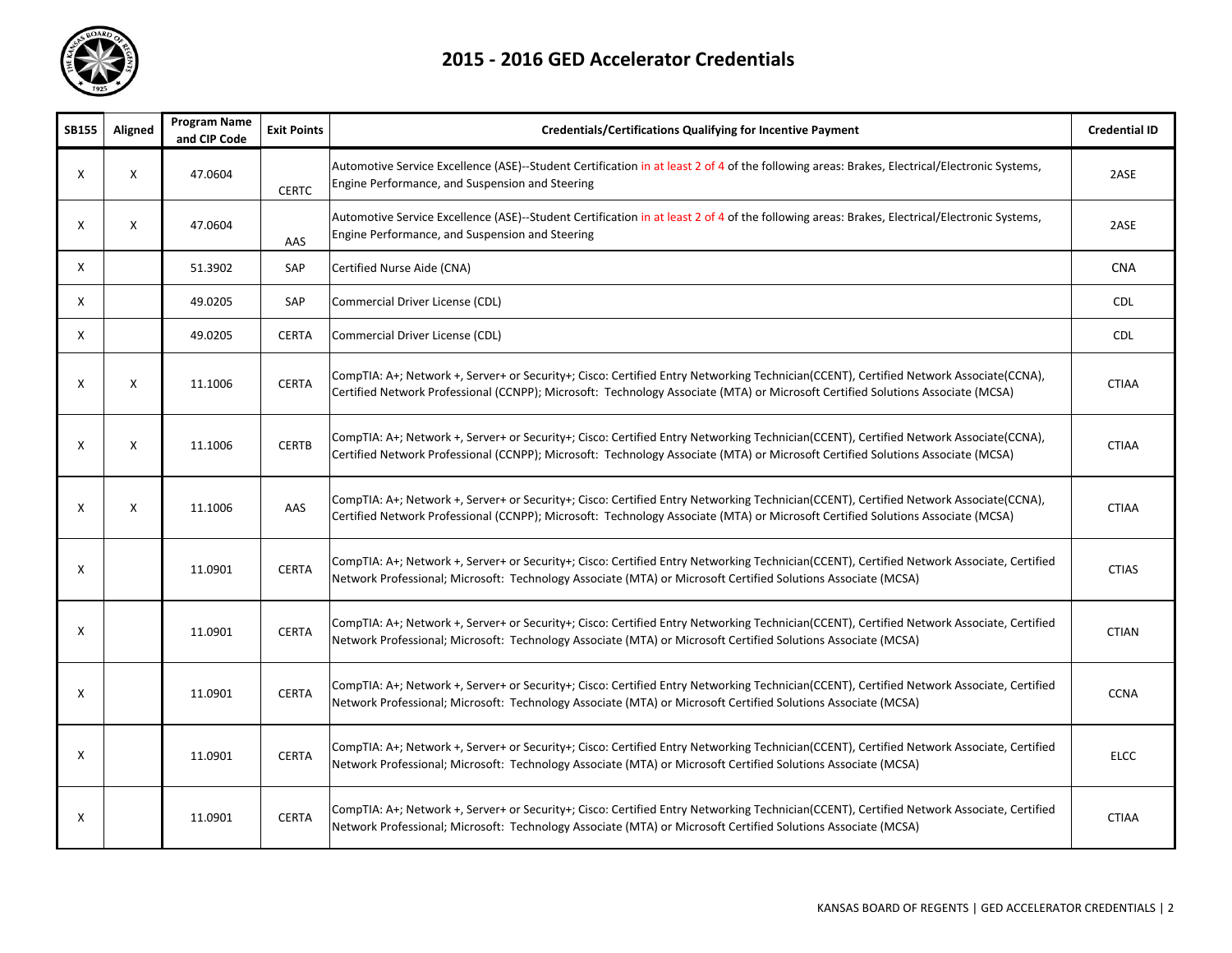

| <b>SB155</b> | Aligned      | <b>Program Name</b><br>and CIP Code | <b>Exit Points</b> | <b>Credentials/Certifications Qualifying for Incentive Payment</b>                                                                                                                                                                                         | <b>Credential ID</b> |
|--------------|--------------|-------------------------------------|--------------------|------------------------------------------------------------------------------------------------------------------------------------------------------------------------------------------------------------------------------------------------------------|----------------------|
| X            |              | 11.1003                             | <b>CERTA</b>       | CompTIA: A+; Network +, Server+ or Security+; Cisco: Certified Entry Networking Technician(CCENT), Certified Network Associate, Certified<br>Network Professional; Microsoft: Technology Associate (MTA) or Microsoft Certified Solutions Associate (MCSA) | CTIAS+               |
| X            |              | 11.1003                             | <b>CERTA</b>       | CompTIA: A+; Network +, Server+ or Security+; Cisco: Certified Entry Networking Technician(CCENT), Certified Network Associate, Certified<br>Network Professional; Microsoft: Technology Associate (MTA) or Microsoft Certified Solutions Associate (MCSA) | <b>CTIAS</b>         |
| X            |              | 11.1003                             | <b>CERTA</b>       | CompTIA: A+; Network +, Server+ or Security+; Cisco: Certified Entry Networking Technician(CCENT), Certified Network Associate, Certified<br>Network Professional; Microsoft: Technology Associate (MTA) or Microsoft Certified Solutions Associate (MCSA) | <b>CTIAN</b>         |
| Χ            |              | 11.1003                             | <b>CERTA</b>       | CompTIA: A+; Network +, Server+ or Security+; Cisco: Certified Entry Networking Technician(CCENT), Certified Network Associate, Certified<br>Network Professional; Microsoft: Technology Associate (MTA) or Microsoft Certified Solutions Associate (MCSA) | <b>CCNA</b>          |
| X            |              | 11.1003                             | <b>CERTA</b>       | CompTIA: A+; Network +, Server+ or Security+; Cisco: Certified Entry Networking Technician(CCENT), Certified Network Associate, Certified<br>Network Professional; Microsoft: Technology Associate (MTA) or Microsoft Certified Solutions Associate (MCSA) | <b>ELCC</b>          |
| Χ            |              | 11.1003                             | <b>CERTA</b>       | CompTIA: A+; Network +, Server+ or Security+; Cisco: Certified Entry Networking Technician(CCENT), Certified Network Associate, Certified<br>Network Professional; Microsoft: Technology Associate (MTA) or Microsoft Certified Solutions Associate (MCSA) | <b>CTIAA</b>         |
| X            | X            | 46.0201                             | <b>CERTA</b>       | National Center for Construction Education and Research (NCCER) - Core Curriculum: Introduction to Craft Skills and Carpentry Level 1, 2, 3,<br>or 4                                                                                                       | NCCER-1              |
| X            | X            | 46.0201                             | <b>CERTB</b>       | National Center for Construction Education and Research (NCCER) - Core Curriculum: Introduction to Craft Skills and Carpentry Level 1, 2, 3,<br>or $4$                                                                                                     | NCCER-1              |
| X            | X            | 46.0201                             | <b>CERTC</b>       | National Center for Construction Education and Research (NCCER) - Core Curriculum: Introduction to Craft Skills and Carpentry Level 1, 2, 3,<br>or $4$                                                                                                     | NCCER-1              |
| X            | $\mathsf{x}$ | 46.0201                             | AAS                | National Center for Construction Education and Research (NCCER) - Core Curriculum: Introduction to Craft Skills and Carpentry Level 1, 2, 3,<br>or $4$                                                                                                     | NCCER-1              |
| X            | X            | 46.0201                             | <b>CERTA</b>       | National Center for Construction Education and Research (NCCER) - Core Curriculum: Introduction to Craft Skills and Carpentry Level 1, 2, 3,<br>or $4$                                                                                                     | NCCER-2              |
| X            | X            | 46.0201                             | <b>CERTB</b>       | National Center for Construction Education and Research (NCCER) - Core Curriculum: Introduction to Craft Skills and Carpentry Level 1, 2, 3,<br>or $4$                                                                                                     | NCCER-2              |
| Χ            | X            | 46.0201                             | <b>CERTC</b>       | National Center for Construction Education and Research (NCCER) - Core Curriculum: Introduction to Craft Skills and Carpentry Level 1, 2, 3,<br>or $4$                                                                                                     | NCCER-2              |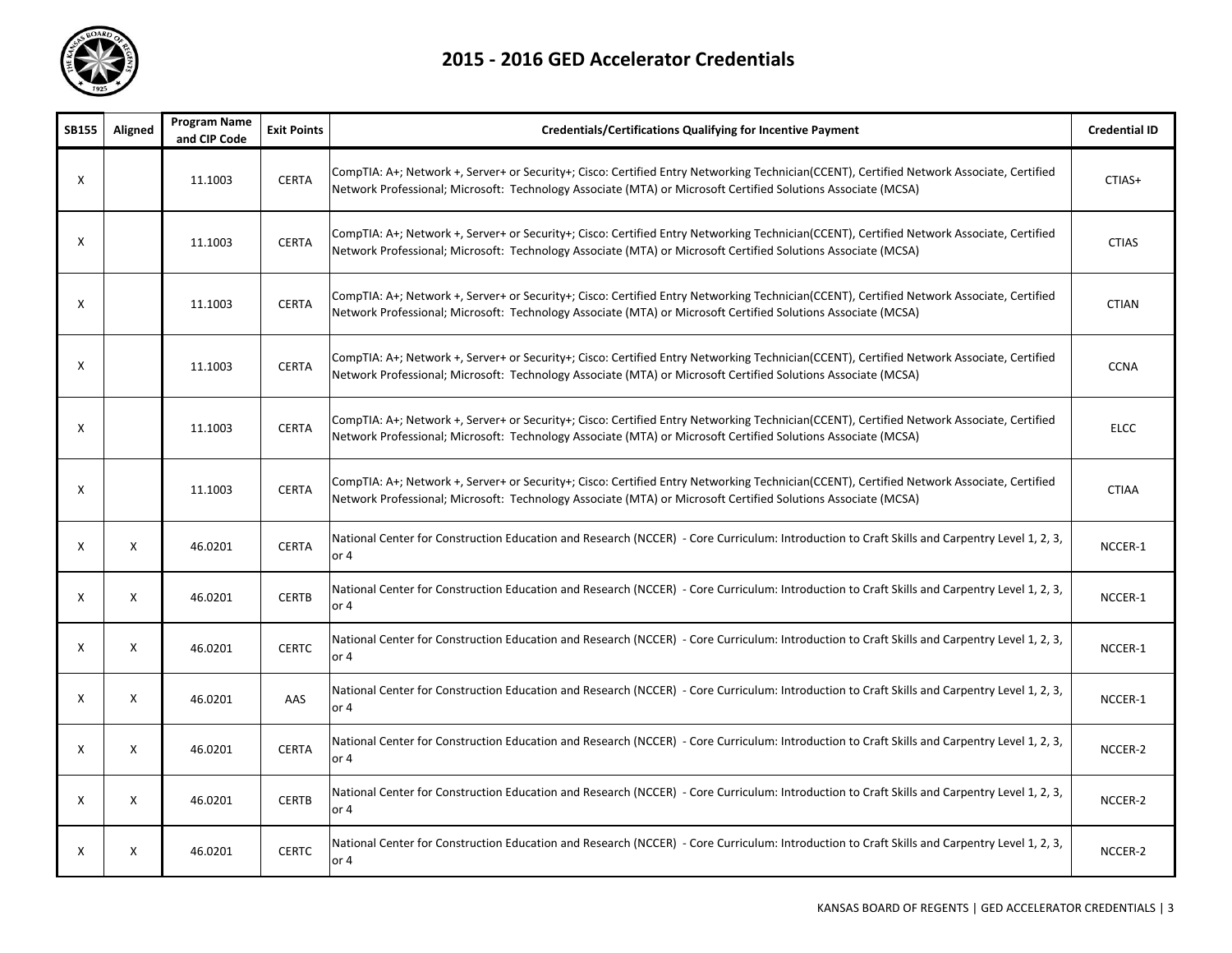

| <b>SB155</b> | Aligned                   | <b>Program Name</b><br>and CIP Code | <b>Exit Points</b> | <b>Credentials/Certifications Qualifying for Incentive Payment</b>                                                                                                                   | <b>Credential ID</b> |
|--------------|---------------------------|-------------------------------------|--------------------|--------------------------------------------------------------------------------------------------------------------------------------------------------------------------------------|----------------------|
| X            | $\times$                  | 46.0201                             | AAS                | National Center for Construction Education and Research (NCCER) - Core Curriculum: Introduction to Craft Skills and Carpentry Level 1, 2, 3,<br>or 4                                 | NCCER-2              |
| Χ            | $\boldsymbol{\mathsf{x}}$ | 46.0201                             | <b>CERTA</b>       | National Center for Construction Education and Research (NCCER) - Core Curriculum: Introduction to Craft Skills and Carpentry Level 1, 2, 3,<br>or 4                                 | NCCER-3              |
| Χ            | $\boldsymbol{\mathsf{x}}$ | 46.0201                             | <b>CERTB</b>       | National Center for Construction Education and Research (NCCER) - Core Curriculum: Introduction to Craft Skills and Carpentry Level 1, 2, 3,<br>or 4                                 | NCCER-3              |
| Χ            | $\boldsymbol{\mathsf{x}}$ | 46.0201                             | <b>CERTC</b>       | National Center for Construction Education and Research (NCCER) - Core Curriculum: Introduction to Craft Skills and Carpentry Level 1, 2, 3,<br>or 4                                 | NCCER-3              |
| Χ            | $\boldsymbol{\mathsf{X}}$ | 46.0201                             | AAS                | National Center for Construction Education and Research (NCCER) - Core Curriculum: Introduction to Craft Skills and Carpentry Level 1, 2, 3,<br>or 4                                 | NCCER-3              |
| X            | X                         | 46.0201                             | <b>CERTA</b>       | National Center for Construction Education and Research (NCCER) - Core Curriculum: Introduction to Craft Skills and Carpentry Level 1, 2, 3,<br>or 4                                 | NCCER-4              |
| X            | X                         | 46.0201                             | <b>CERTB</b>       | National Center for Construction Education and Research (NCCER) - Core Curriculum: Introduction to Craft Skills and Carpentry Level 1, 2, 3,<br>or 4                                 | NCCER-4              |
| Χ            | X                         | 46.0201                             | <b>CERTC</b>       | National Center for Construction Education and Research (NCCER) - Core Curriculum: Introduction to Craft Skills and Carpentry Level 1, 2, 3,<br>or $4$                               | NCCER-4              |
| X            | X                         | 46.0201                             | AAS                | National Center for Construction Education and Research (NCCER) - Core Curriculum: Introduction to Craft Skills and Carpentry Level 1, 2, 3,<br>or 4                                 | NCCER-4              |
|              | $\boldsymbol{\mathsf{x}}$ | 51.0601                             | <b>CERTB</b>       | CDA - Certified Dental Assistant                                                                                                                                                     | <b>CDA</b>           |
|              | X                         | 51.0601                             | AAS                | <b>CDA - Certified Dental Assistant</b>                                                                                                                                              | <b>CDA</b>           |
|              | $\boldsymbol{\mathsf{x}}$ | 51.0602                             | AAS                | RDH - Registered Dental Hygienist                                                                                                                                                    | <b>RDH</b>           |
| Χ            | X                         | 47.0605                             | <b>CERTB</b>       | Automotive Service Excellence (ASE)-- ASE Student Certification in all 4 of the following areas: Diesel Engines, Electrical/Electronic Systems,<br>Brakes, and Steering & Suspension | ASE-DIESEL           |
| Χ            | X                         | 47.0605                             | <b>CERTC</b>       | Automotive Service Excellence (ASE)-- ASE Student Certification in all 4 of the following areas: Diesel Engines, Electrical/Electronic Systems,<br>Brakes, and Steering & Suspension | ASE-DIESEL           |
| Χ            | X                         | 47.0605                             | AAS                | Automotive Service Excellence (ASE)-- ASE Student Certification in all 4 of the following areas: Diesel Engines, Electrical/Electronic Systems,<br>Brakes, and Steering & Suspension | ASE-DIESEL           |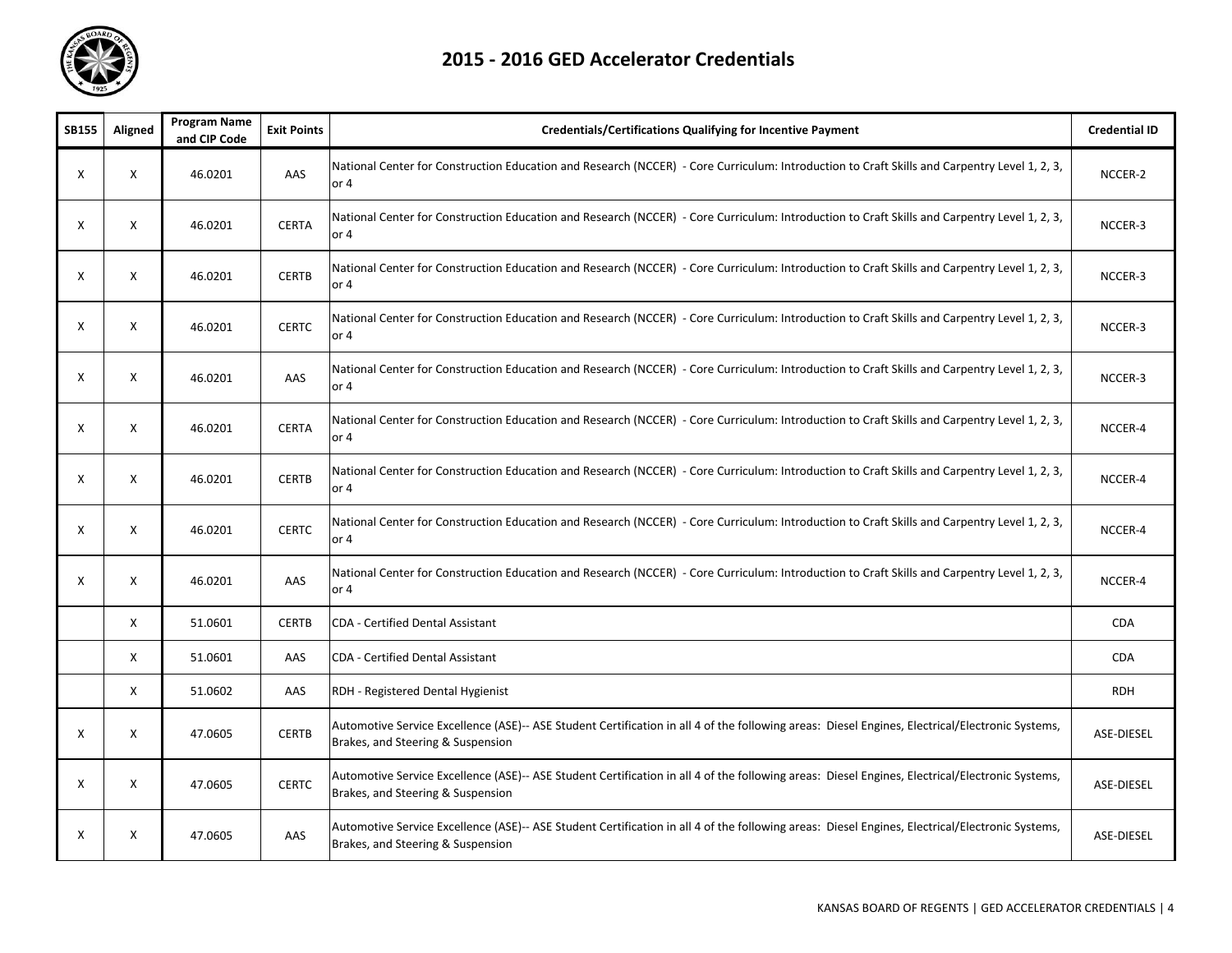

| <b>SB155</b> | Aligned      | <b>Program Name</b><br>and CIP Code | <b>Exit Points</b> | <b>Credentials/Certifications Qualifying for Incentive Payment</b>                                                                                                                                                                                               | <b>Credential ID</b> |
|--------------|--------------|-------------------------------------|--------------------|------------------------------------------------------------------------------------------------------------------------------------------------------------------------------------------------------------------------------------------------------------------|----------------------|
| X            | X            | 47.0613                             | <b>CERTB</b>       | Automotive Service Excellence (ASE)-- ASE Student Certification in all 4 of the following areas: Diesel Engines, Electrical/Electronic Systems,<br>Brakes, and Steering & Suspension                                                                             | <b>ASE-DIESEL</b>    |
| X            | X            | 47.0613                             | <b>CERTC</b>       | Automotive Service Excellence (ASE)-- ASE Student Certification in all 4 of the following areas: Diesel Engines, Electrical/Electronic Systems,<br>Brakes, and Steering & Suspension                                                                             | <b>ASE-DIESEL</b>    |
| Χ            | X            | 47.0613                             | AAS                | Automotive Service Excellence (ASE)-- ASE Student Certification in all 4 of the following areas: Diesel Engines, Electrical/Electronic Systems,<br>Brakes, and Steering & Suspension                                                                             | <b>ASE-DIESEL</b>    |
| X            | X            | 46.0302                             | <b>CERTB</b>       | Journey Worker Licensure Exam                                                                                                                                                                                                                                    | KJL                  |
| X            | X            | 46.0302                             | AAS                | Journey Worker Licensure Exam                                                                                                                                                                                                                                    | KJL                  |
| X            |              | 43.0203                             | <b>CERTA</b>       | National Firefighter I or II Certification                                                                                                                                                                                                                       | FFI                  |
| X            |              | 43.0203                             | <b>CERTB</b>       | National Firefighter I or II Certification                                                                                                                                                                                                                       | FFI                  |
| Χ            |              | 43.0203                             | AAS                | National Firefighter I or II Certification                                                                                                                                                                                                                       | FFI                  |
| X            |              | 43.0203                             | <b>CERTA</b>       | National Firefighter I or II Certification                                                                                                                                                                                                                       | <b>FFII</b>          |
| X            |              | 43.0203                             | <b>CERTB</b>       | National Firefighter I or II Certification                                                                                                                                                                                                                       | FFII                 |
| Χ            |              | 43.0203                             | AAS                | National Firefighter I or II Certification                                                                                                                                                                                                                       | FFII                 |
| X            | X            | 47.0201                             | <b>CERTB</b>       | Air Conditioning ER                                                                                                                                                                                                                                              | <b>ACER</b>          |
| X            | X            | 47.0201                             | AAS                | Air Conditioning ER                                                                                                                                                                                                                                              | ACER                 |
| Χ            | X            | 47.0201                             | <b>CERTB</b>       | <b>Electrical ER</b>                                                                                                                                                                                                                                             | EER                  |
| X            | X            | 47.0201                             | AAS                | <b>Electrical ER</b>                                                                                                                                                                                                                                             | EER                  |
| Χ            | X            | 47.0201                             | <b>CERTB</b>       | HVAC Excellence -- Core Areas (Electrical & Refrigeration Theory) + one of the following specialty areas: Air Conditioning, Gas Heat, &<br>Electrical or Light Commercial Air Conditioning, Gas Heat & Electrical or Light Commercial Refrigeration & Electrical | HVAC-AC              |
| X            | $\mathsf{X}$ | 47.0201                             | AAS                | HVAC Excellence -- Core Areas (Electrical & Refrigeration Theory) + one of the following specialty areas: Air Conditioning, Gas Heat, &<br>Electrical or Light Commercial Air Conditioning, Gas Heat & Electrical or Light Commercial Refrigeration & Electrical | HVAC-AC              |
| X            | X            | 47.0201                             | <b>CERTB</b>       | HVAC Excellence -- Core Areas (Electrical & Refrigeration Theory) + one of the following specialty areas: Air Conditioning, Gas Heat, &<br>Electrical or Light Commercial Air Conditioning, Gas Heat & Electrical or Light Commercial Refrigeration & Electrical | HVAC-CAC             |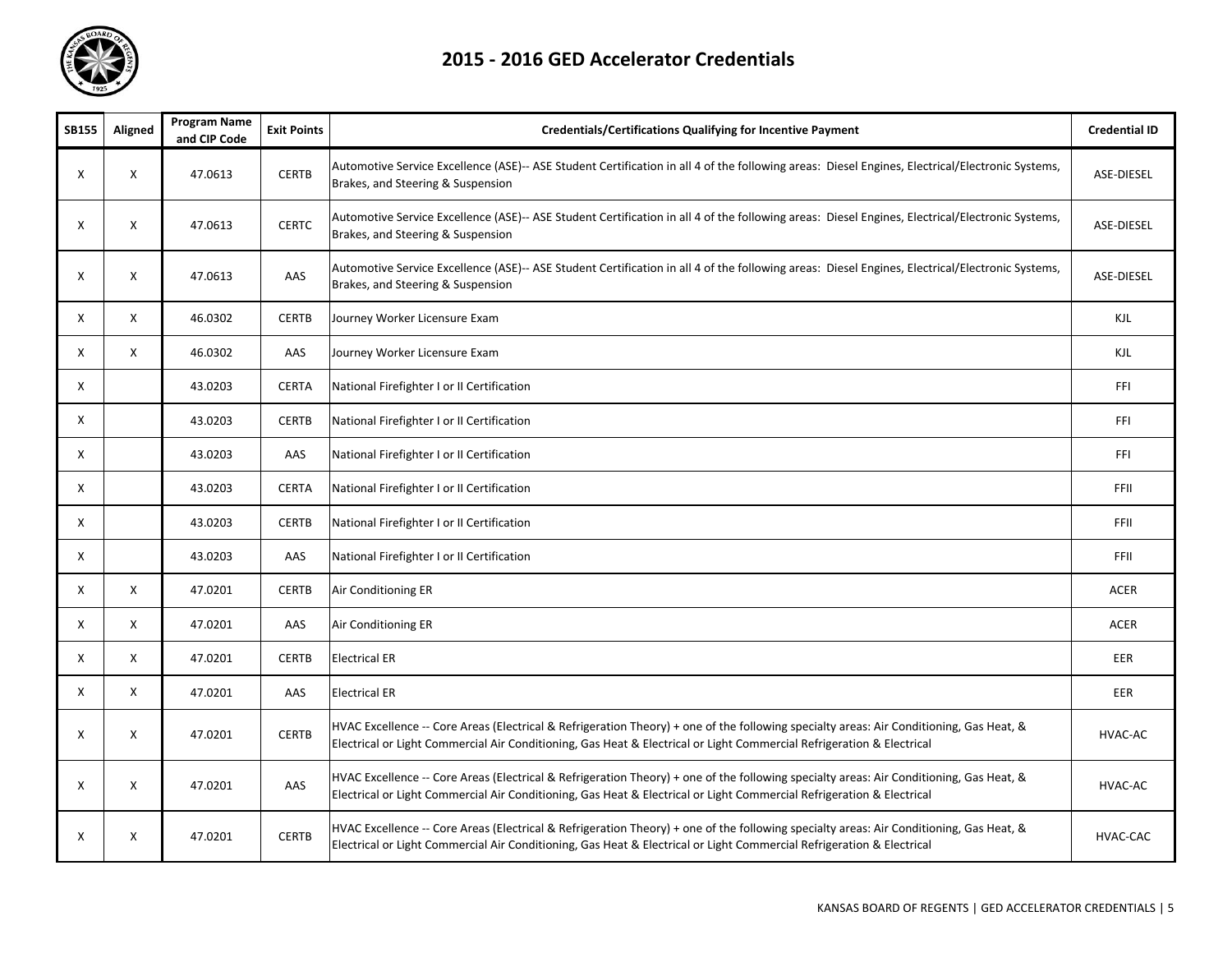

| <b>SB155</b> | Aligned | <b>Program Name</b><br>and CIP Code | <b>Exit Points</b> | <b>Credentials/Certifications Qualifying for Incentive Payment</b>                                                                                                                                                                                               | <b>Credential ID</b> |
|--------------|---------|-------------------------------------|--------------------|------------------------------------------------------------------------------------------------------------------------------------------------------------------------------------------------------------------------------------------------------------------|----------------------|
| Χ            | X       | 47.0201                             | AAS                | HVAC Excellence -- Core Areas (Electrical & Refrigeration Theory) + one of the following specialty areas: Air Conditioning, Gas Heat, &<br>Electrical or Light Commercial Air Conditioning, Gas Heat & Electrical or Light Commercial Refrigeration & Electrical | HVAC-CAC             |
| Χ            | X       | 47.0201                             | <b>CERTB</b>       | HVAC Excellence -- Core Areas (Electrical & Refrigeration Theory) + one of the following specialty areas: Air Conditioning, Gas Heat, &<br>Electrical or Light Commercial Air Conditioning, Gas Heat & Electrical or Light Commercial Refrigeration & Electrical | HVAC-CM              |
| X            | X       | 47.0201                             | AAS                | HVAC Excellence -- Core Areas (Electrical & Refrigeration Theory) + one of the following specialty areas: Air Conditioning, Gas Heat, &<br>Electrical or Light Commercial Air Conditioning, Gas Heat & Electrical or Light Commercial Refrigeration & Electrical | HVAC-CM              |
| X            | X       | 47.0201                             | <b>CERTB</b>       | HVAC Excellence -- Core Areas (Electrical & Refrigeration Theory) + one of the following specialty areas: Air Conditioning, Gas Heat, &<br>Electrical or Light Commercial Air Conditioning, Gas Heat & Electrical or Light Commercial Refrigeration & Electrical | HVAC-CMCA            |
| X            | X       | 47.0201                             | AAS                | HVAC Excellence -- Core Areas (Electrical & Refrigeration Theory) + one of the following specialty areas: Air Conditioning, Gas Heat, &<br>Electrical or Light Commercial Air Conditioning, Gas Heat & Electrical or Light Commercial Refrigeration & Electrical | HVAC-CMCA            |
| Χ            | X       | 47.0201                             | <b>CERTB</b>       | HVAC Excellence -- Core Areas (Electrical & Refrigeration Theory) + one of the following specialty areas: Air Conditioning, Gas Heat, &<br>Electrical or Light Commercial Air Conditioning, Gas Heat & Electrical or Light Commercial Refrigeration & Electrical | HVAC-E               |
| Χ            | X       | 47.0201                             | AAS                | HVAC Excellence -- Core Areas (Electrical & Refrigeration Theory) + one of the following specialty areas: Air Conditioning, Gas Heat, &<br>Electrical or Light Commercial Air Conditioning, Gas Heat & Electrical or Light Commercial Refrigeration & Electrical | HVAC-E               |
| X            | X       | 47.0201                             | <b>CERTB</b>       | HVAC Excellence -- Core Areas (Electrical & Refrigeration Theory) + one of the following specialty areas: Air Conditioning, Gas Heat, &<br>Electrical or Light Commercial Air Conditioning, Gas Heat & Electrical or Light Commercial Refrigeration & Electrical | HVAC-EH              |
| X            | X       | 47.0201                             | AAS                | HVAC Excellence -- Core Areas (Electrical & Refrigeration Theory) + one of the following specialty areas: Air Conditioning, Gas Heat, &<br>Electrical or Light Commercial Air Conditioning, Gas Heat & Electrical or Light Commercial Refrigeration & Electrical | HVAC-EH              |
| Χ            | X       | 47.0201                             | <b>CERTB</b>       | HVAC Excellence -- Core Areas (Electrical & Refrigeration Theory) + one of the following specialty areas: Air Conditioning, Gas Heat, &<br>Electrical or Light Commercial Air Conditioning, Gas Heat & Electrical or Light Commercial Refrigeration & Electrical | HVAC-FOCA            |
| X            | X       | 47.0201                             | AAS                | HVAC Excellence -- Core Areas (Electrical & Refrigeration Theory) + one of the following specialty areas: Air Conditioning, Gas Heat, &<br>Electrical or Light Commercial Air Conditioning, Gas Heat & Electrical or Light Commercial Refrigeration & Electrical | HVAC-FOCA            |
| $\mathsf{x}$ | X       | 47.0201                             | <b>CERTB</b>       | HVAC Excellence -- Core Areas (Electrical & Refrigeration Theory) + one of the following specialty areas: Air Conditioning, Gas Heat, &<br>Electrical or Light Commercial Air Conditioning, Gas Heat & Electrical or Light Commercial Refrigeration & Electrical | HVAC-GH              |
| X            | X       | 47.0201                             | AAS                | HVAC Excellence -- Core Areas (Electrical & Refrigeration Theory) + one of the following specialty areas: Air Conditioning, Gas Heat, &<br>Electrical or Light Commercial Air Conditioning, Gas Heat & Electrical or Light Commercial Refrigeration & Electrical | HVAC-GH              |
| Х            | X       | 47.0201                             | <b>CERTB</b>       | HVAC Excellence -- Core Areas (Electrical & Refrigeration Theory) + one of the following specialty areas: Air Conditioning, Gas Heat, &<br>Electrical or Light Commercial Air Conditioning, Gas Heat & Electrical or Light Commercial Refrigeration & Electrical | HVAC-HP              |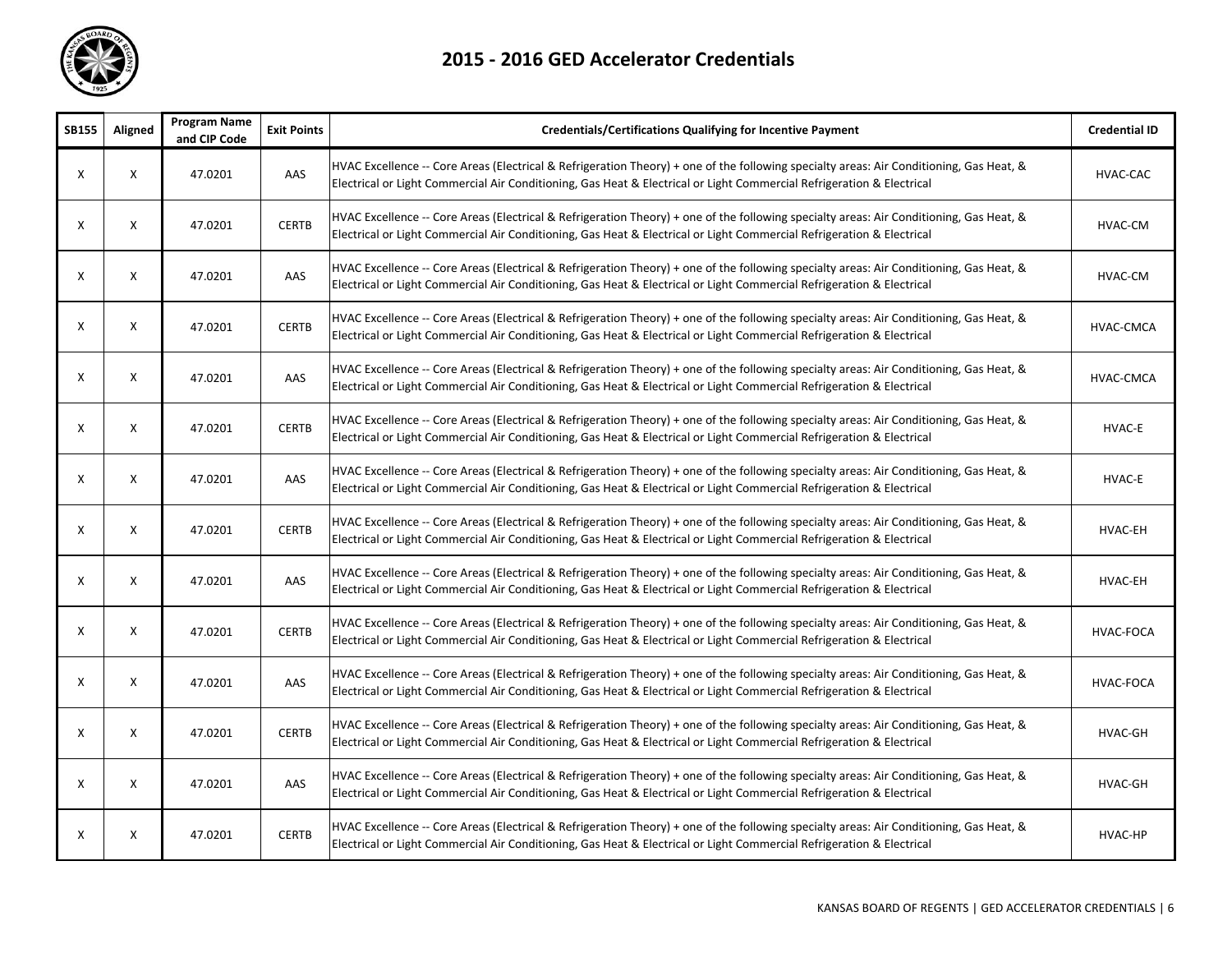

| <b>SB155</b> | Aligned                   | <b>Program Name</b><br>and CIP Code | <b>Exit Points</b> | <b>Credentials/Certifications Qualifying for Incentive Payment</b>                                                                                                                                                                                                                                          | <b>Credential ID</b> |
|--------------|---------------------------|-------------------------------------|--------------------|-------------------------------------------------------------------------------------------------------------------------------------------------------------------------------------------------------------------------------------------------------------------------------------------------------------|----------------------|
| Χ            | X                         | 47.0201                             | AAS                | HVAC Excellence -- Core Areas (Electrical & Refrigeration Theory) + one of the following specialty areas: Air Conditioning, Gas Heat, &<br>Electrical or Light Commercial Air Conditioning, Gas Heat & Electrical or Light Commercial Refrigeration & Electrical                                            | HVAC-HP              |
| Χ            | X                         | 47.0201                             | <b>CERTB</b>       | HVAC Excellence -- Core Areas (Electrical & Refrigeration Theory) + one of the following specialty areas: Air Conditioning, Gas Heat, &<br>Electrical or Light Commercial Air Conditioning, Gas Heat & Electrical or Light Commercial Refrigeration & Electrical                                            | <b>HVAC-LCR</b>      |
| Χ            | X                         | 47.0201                             | AAS                | HVAC Excellence -- Core Areas (Electrical & Refrigeration Theory) + one of the following specialty areas: Air Conditioning, Gas Heat, &<br>Electrical or Light Commercial Air Conditioning, Gas Heat & Electrical or Light Commercial Refrigeration & Electrical                                            | <b>HVAC-LCR</b>      |
| X            | X                         | 47.0201                             | <b>CERTB</b>       | HVAC Excellence -- Core Areas (Electrical & Refrigeration Theory) + one of the following specialty areas: Air Conditioning, Gas Heat, &<br>Electrical or Light Commercial Air Conditioning, Gas Heat & Electrical or Light Commercial Refrigeration & Electrical                                            | HVAC-OHRC            |
| Χ            | X                         | 47.0201                             | AAS                | HVAC Excellence -- Core Areas (Electrical & Refrigeration Theory) + one of the following specialty areas: Air Conditioning, Gas Heat, &<br>Electrical or Light Commercial Air Conditioning, Gas Heat & Electrical or Light Commercial Refrigeration & Electrical                                            | HVAC-OHRC            |
| Χ            | X                         | 47.0201                             | <b>CERTB</b>       | HVAC Excellence -- Core Areas (Electrical & Refrigeration Theory) + one of the following specialty areas: Air Conditioning, Gas Heat, &<br>Electrical or Light Commercial Air Conditioning, Gas Heat & Electrical or Light Commercial Refrigeration & Electrical                                            | HVAC-RG              |
| Х            | X                         | 47.0201                             | AAS                | HVAC Excellence -- Core Areas (Electrical & Refrigeration Theory) + one of the following specialty areas: Air Conditioning, Gas Heat, &<br>Electrical or Light Commercial Air Conditioning, Gas Heat & Electrical or Light Commercial Refrigeration & Electrical                                            | HVAC-RG              |
| Χ            | X                         | 47.0201                             | <b>CERTB</b>       | HVAC Excellence -- Core Areas (Electrical & Refrigeration Theory) + one of the following specialty areas: Air Conditioning, Gas Heat, &<br>Electrical or Light Commercial Air Conditioning, Gas Heat & Electrical or Light Commercial Refrigeration & Electrical                                            | HVAC-SDT             |
| Χ            | X                         | 47.0201                             | AAS                | HVAC Excellence -- Core Areas (Electrical & Refrigeration Theory) + one of the following specialty areas: Air Conditioning, Gas Heat, &<br>Electrical or Light Commercial Air Conditioning, Gas Heat & Electrical or Light Commercial Refrigeration & Electrical                                            | <b>HVAC-SDT</b>      |
| X            | $\boldsymbol{\mathsf{x}}$ | 47.0201                             | <b>CERTB</b>       | ICE - -Core +Residential Air Conditioning & Heating or Light Commercial Air Conditioning & Heating or Commercial Refrigeration                                                                                                                                                                              | ICE-COMM             |
| X            | X                         | 47.0201                             | AAS                | ICE - -Core +Residential Air Conditioning & Heating or Light Commercial Air Conditioning & Heating or Commercial Refrigeration                                                                                                                                                                              | ICE-COMM             |
| X            | X                         | 47.0201                             | <b>CERTB</b>       | ICE - -Core +Residential Air Conditioning & Heating or Light Commercial Air Conditioning & Heating or Commercial Refrigeration                                                                                                                                                                              | ICE-RES              |
| X            | $\boldsymbol{\mathsf{X}}$ | 47.0201                             | AAS                | ICE --Core +Residential Air Conditioning & Heating or Light Commercial Air Conditioning & Heating or Commercial Refrigeration                                                                                                                                                                               | <b>ICE-RES</b>       |
| Χ            | X                         | 47.0201                             | <b>CERTB</b>       | North American Technician Excellence (NATE) -- Core + 1 one of the following specialty areas: Air Conditioning, Air Distribution, Air-to Air<br>Heat Pumps, Gas Furnaces, Oil Furnaces, Hydraulics Gas, Light Commercial Refrigeration, Commercial Refrigeration, Ground Source Heat<br>Pump Loop Installer | NATE-AC              |
| Х            | X                         | 47.0201                             | AAS                | North American Technician Excellence (NATE) -- Core + 1 one of the following specialty areas: Air Conditioning, Air Distribution, Air-to Air<br>Heat Pumps, Gas Furnaces, Oil Furnaces, Hydraulics Gas, Light Commercial Refrigeration, Commercial Refrigeration, Ground Source Heat<br>Pump Loop Installer | NATE-AC              |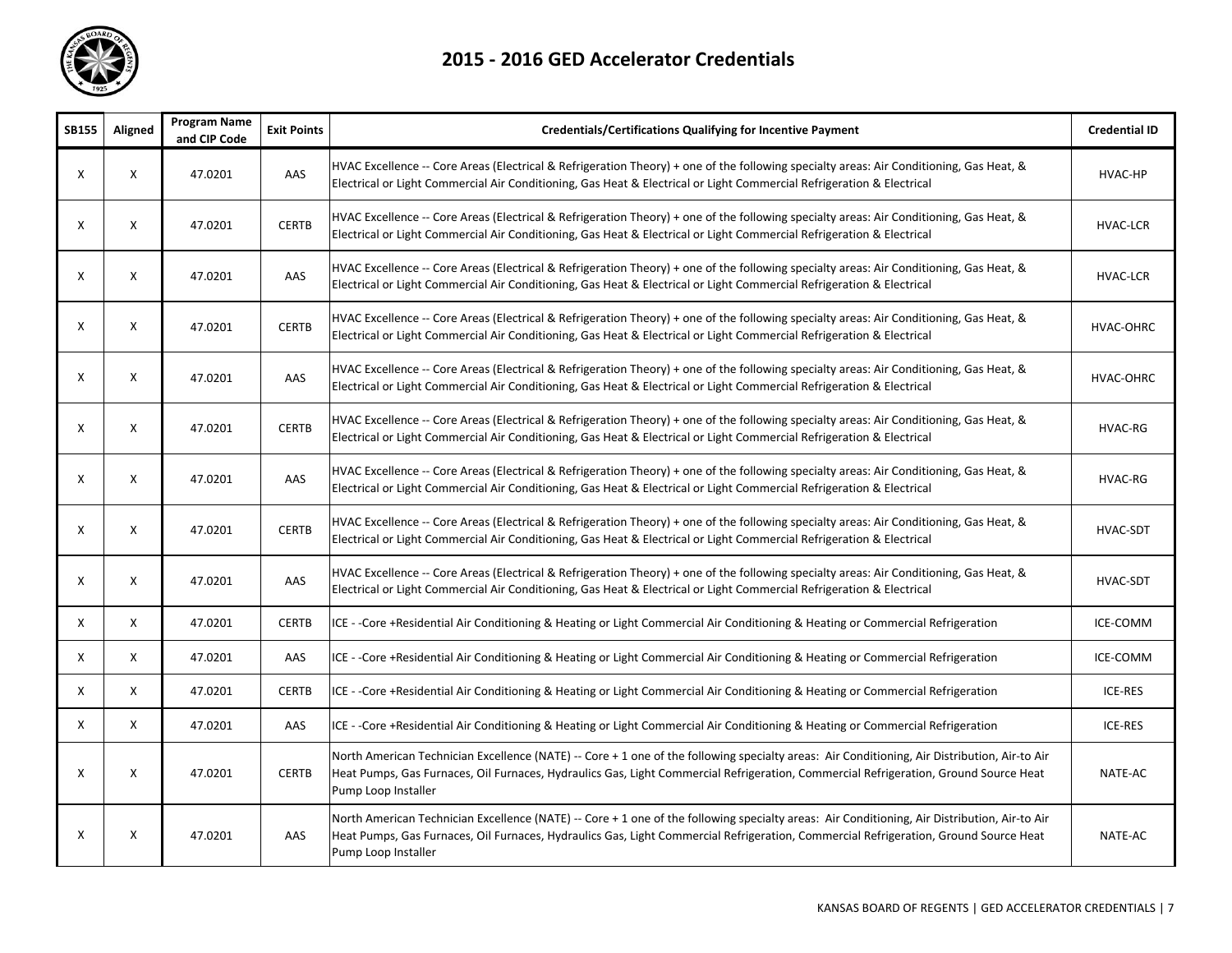

| <b>SB155</b> | Aligned | <b>Program Name</b><br>and CIP Code | <b>Exit Points</b> | <b>Credentials/Certifications Qualifying for Incentive Payment</b>                                                                                                                                                                                                                                          | <b>Credential ID</b> |
|--------------|---------|-------------------------------------|--------------------|-------------------------------------------------------------------------------------------------------------------------------------------------------------------------------------------------------------------------------------------------------------------------------------------------------------|----------------------|
| X            | X       | 47.0201                             | <b>CERTB</b>       | North American Technician Excellence (NATE) -- Core + 1 one of the following specialty areas: Air Conditioning, Air Distribution, Air-to Air<br>Heat Pumps, Gas Furnaces, Oil Furnaces, Hydraulics Gas, Light Commercial Refrigeration, Commercial Refrigeration, Ground Source Heat<br>Pump Loop Installer | NATE-AD              |
| X            | X       | 47.0201                             | AAS                | North American Technician Excellence (NATE) -- Core + 1 one of the following specialty areas: Air Conditioning, Air Distribution, Air-to Air<br>Heat Pumps, Gas Furnaces, Oil Furnaces, Hydraulics Gas, Light Commercial Refrigeration, Commercial Refrigeration, Ground Source Heat<br>Pump Loop Installer | NATE-AD              |
| X            | X       | 47.0201                             | <b>CERTB</b>       | North American Technician Excellence (NATE) -- Core + 1 one of the following specialty areas: Air Conditioning, Air Distribution, Air-to Air<br>Heat Pumps, Gas Furnaces, Oil Furnaces, Hydraulics Gas, Light Commercial Refrigeration, Commercial Refrigeration, Ground Source Heat<br>Pump Loop Installer | NATE-AHP             |
| X            | X       | 47.0201                             | AAS                | North American Technician Excellence (NATE) -- Core + 1 one of the following specialty areas: Air Conditioning, Air Distribution, Air-to Air<br>Heat Pumps, Gas Furnaces, Oil Furnaces, Hydraulics Gas, Light Commercial Refrigeration, Commercial Refrigeration, Ground Source Heat<br>Pump Loop Installer | NATE-AHP             |
| X            | X       | 47.0201                             | <b>CERTB</b>       | North American Technician Excellence (NATE) -- Core + 1 one of the following specialty areas: Air Conditioning, Air Distribution, Air-to Air<br>Heat Pumps, Gas Furnaces, Oil Furnaces, Hydraulics Gas, Light Commercial Refrigeration, Commercial Refrigeration, Ground Source Heat<br>Pump Loop Installer | NATE-CR              |
| X            | X       | 47.0201                             | AAS                | North American Technician Excellence (NATE) -- Core + 1 one of the following specialty areas: Air Conditioning, Air Distribution, Air-to Air<br>Heat Pumps, Gas Furnaces, Oil Furnaces, Hydraulics Gas, Light Commercial Refrigeration, Commercial Refrigeration, Ground Source Heat<br>Pump Loop Installer | NATE-CR              |
| X            | X       | 47.0201                             | <b>CERTB</b>       | North American Technician Excellence (NATE) -- Core + 1 one of the following specialty areas: Air Conditioning, Air Distribution, Air-to Air<br>Heat Pumps, Gas Furnaces, Oil Furnaces, Hydraulics Gas, Light Commercial Refrigeration, Commercial Refrigeration, Ground Source Heat<br>Pump Loop Installer | NATE-GF              |
| X            | X       | 47.0201                             | AAS                | North American Technician Excellence (NATE) -- Core + 1 one of the following specialty areas: Air Conditioning, Air Distribution, Air-to Air<br>Heat Pumps, Gas Furnaces, Oil Furnaces, Hydraulics Gas, Light Commercial Refrigeration, Commercial Refrigeration, Ground Source Heat<br>Pump Loop Installer | NATE-GF              |
| X            | X       | 47.0201                             | <b>CERTB</b>       | North American Technician Excellence (NATE) -- Core + 1 one of the following specialty areas: Air Conditioning, Air Distribution, Air-to Air<br>Heat Pumps, Gas Furnaces, Oil Furnaces, Hydraulics Gas, Light Commercial Refrigeration, Commercial Refrigeration, Ground Source Heat<br>Pump Loop Installer | NATE-GSI             |
| X            | X       | 47.0201                             | AAS                | North American Technician Excellence (NATE) -- Core + 1 one of the following specialty areas: Air Conditioning, Air Distribution, Air-to Air<br>Heat Pumps, Gas Furnaces, Oil Furnaces, Hydraulics Gas, Light Commercial Refrigeration, Commercial Refrigeration, Ground Source Heat<br>Pump Loop Installer | NATE-GSI             |
| X            | X       | 47.0201                             | <b>CERTB</b>       | North American Technician Excellence (NATE) -- Core + 1 one of the following specialty areas: Air Conditioning, Air Distribution, Air-to Air<br>Heat Pumps, Gas Furnaces, Oil Furnaces, Hydraulics Gas, Light Commercial Refrigeration, Commercial Refrigeration, Ground Source Heat<br>Pump Loop Installer | NATE-HG              |
| X            | X       | 47.0201                             | AAS                | North American Technician Excellence (NATE) -- Core + 1 one of the following specialty areas: Air Conditioning, Air Distribution, Air-to Air<br>Heat Pumps, Gas Furnaces, Oil Furnaces, Hydraulics Gas, Light Commercial Refrigeration, Commercial Refrigeration, Ground Source Heat<br>Pump Loop Installer | NATE-HG              |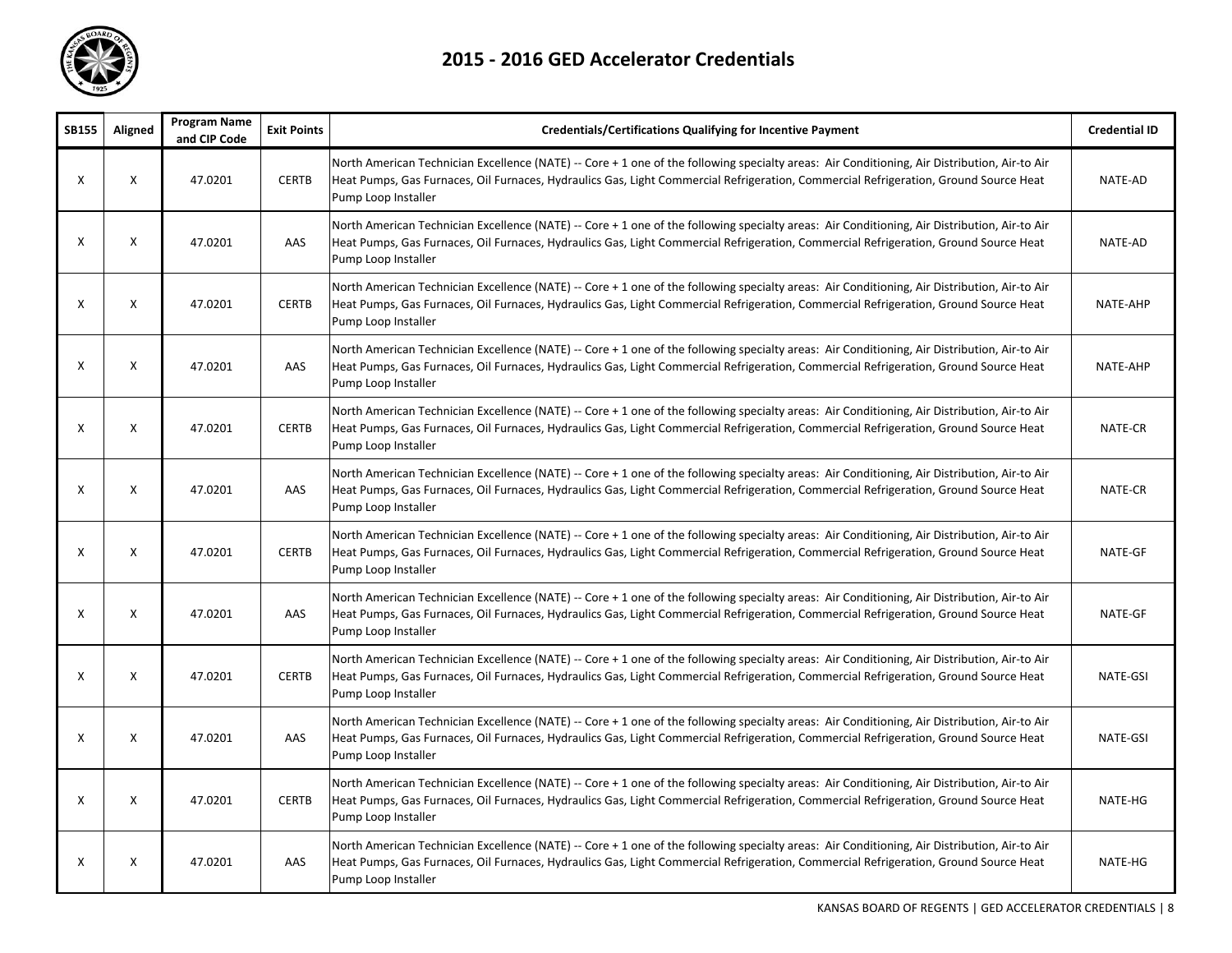

| SB155 | Aligned | <b>Program Name</b><br>and CIP Code | <b>Exit Points</b> | Credentials/Certifications Qualifying for Incentive Payment                                                                                                                                                                                                                                                 | <b>Credential ID</b> |
|-------|---------|-------------------------------------|--------------------|-------------------------------------------------------------------------------------------------------------------------------------------------------------------------------------------------------------------------------------------------------------------------------------------------------------|----------------------|
| X     | X       | 47.0201                             | <b>CERTB</b>       | North American Technician Excellence (NATE) -- Core + 1 one of the following specialty areas: Air Conditioning, Air Distribution, Air-to Air<br>Heat Pumps, Gas Furnaces, Oil Furnaces, Hydraulics Gas, Light Commercial Refrigeration, Commercial Refrigeration, Ground Source Heat<br>Pump Loop Installer | NATE-LCR             |
| X     | X       | 47.0201                             | AAS                | North American Technician Excellence (NATE) -- Core + 1 one of the following specialty areas: Air Conditioning, Air Distribution, Air-to Air<br>Heat Pumps, Gas Furnaces, Oil Furnaces, Hydraulics Gas, Light Commercial Refrigeration, Commercial Refrigeration, Ground Source Heat<br>Pump Loop Installer | NATE-LCR             |
| X     | X       | 47.0201                             | <b>CERTB</b>       | North American Technician Excellence (NATE) -- Core + 1 one of the following specialty areas: Air Conditioning, Air Distribution, Air-to Air<br>Heat Pumps, Gas Furnaces, Oil Furnaces, Hydraulics Gas, Light Commercial Refrigeration, Commercial Refrigeration, Ground Source Heat<br>Pump Loop Installer | NATE-OF              |
| X     | X       | 47.0201                             | AAS                | North American Technician Excellence (NATE) -- Core + 1 one of the following specialty areas: Air Conditioning, Air Distribution, Air-to Air<br>Heat Pumps, Gas Furnaces, Oil Furnaces, Hydraulics Gas, Light Commercial Refrigeration, Commercial Refrigeration, Ground Source Heat<br>Pump Loop Installer | NATE-OF              |
| Χ     | X       | 47.0201                             | <b>CERTB</b>       | National Center for Construction Education and Research (NCCER)-- Core + HVAC Levels 1 & 2                                                                                                                                                                                                                  | NCCER-HVAC-1-2       |
| X     | X       | 47.0201                             | AAS                | National Center for Construction Education and Research (NCCER)-- Core + HVAC Levels 1 & 2                                                                                                                                                                                                                  | NCCER-HVAC-1-2       |
| X     | X       | 47.0303                             | <b>CERTC</b>       | Society of Maintenance & Reliability Professionals-- Certified Maintenance & Reliability Technician (CMRT)                                                                                                                                                                                                  | <b>CMRT</b>          |
| X     | X       | 47.0303                             | AAS                | Society of Maintenance & Reliability Professionals-- Certified Maintenance & Reliability Technician (CMRT)                                                                                                                                                                                                  | <b>CMRT</b>          |
| X     | X       | 48.0501                             | <b>CERTA</b>       | National Institute for Metalworking Skills (NIMS) - Machining Level 1--Measurement, Materials, & Safety PLUS one additional credential<br>from the following: Job Planning, Benchwork & Layout, CNC Turning, CNC Milling, Manual Milling Skills I or Manual Milling Skills II                               | 1MACH+               |
| X     | X       | 48.0501                             | <b>CERTB</b>       | National Institute for Metalworking Skills (NIMS) - Machining Level 1--Measurement, Materials, & Safety PLUS one additional credential<br>from the following: Job Planning, Benchwork & Layout, CNC Turning, CNC Milling, Manual Milling Skills I or Manual Milling SkillsII                                | 1MACH+               |
| X     | X       | 48.0501                             | <b>CERTC</b>       | National Institute for Metalworking Skills (NIMS) - Machining Level 1--Measurement, Materials, & Safety PLUS one additional credential<br>from the following: Job Planning, Benchwork & Layout, CNC Turning, CNC Milling, Manual Milling Skills I or Manual Milling SkillsII                                | 1MACH+               |
| Х     | X       | 48.0501                             | AAS                | National Institute for Metalworking Skills (NIMS) - Machining Level 1--Measurement, Materials, & Safety PLUS one additional credential<br>from the following: Job Planning, Benchwork & Layout, CNC Turning, CNC Milling, Manual Milling Skills I or Manual Milling SkillsII                                | 1MACH+               |
| х     | X       | 48.0501                             | <b>CERTA</b>       | National Institute for Metalworking Skills (NIMS) - Machining Level 1--Measurement, Materials, & Safety PLUS one additional credential<br>from the following: Job Planning, Benchwork & Layout, CNC Turning, CNC Milling, Manual Milling Skills I or Manual Milling SkillsII                                | NIMS1+CNC            |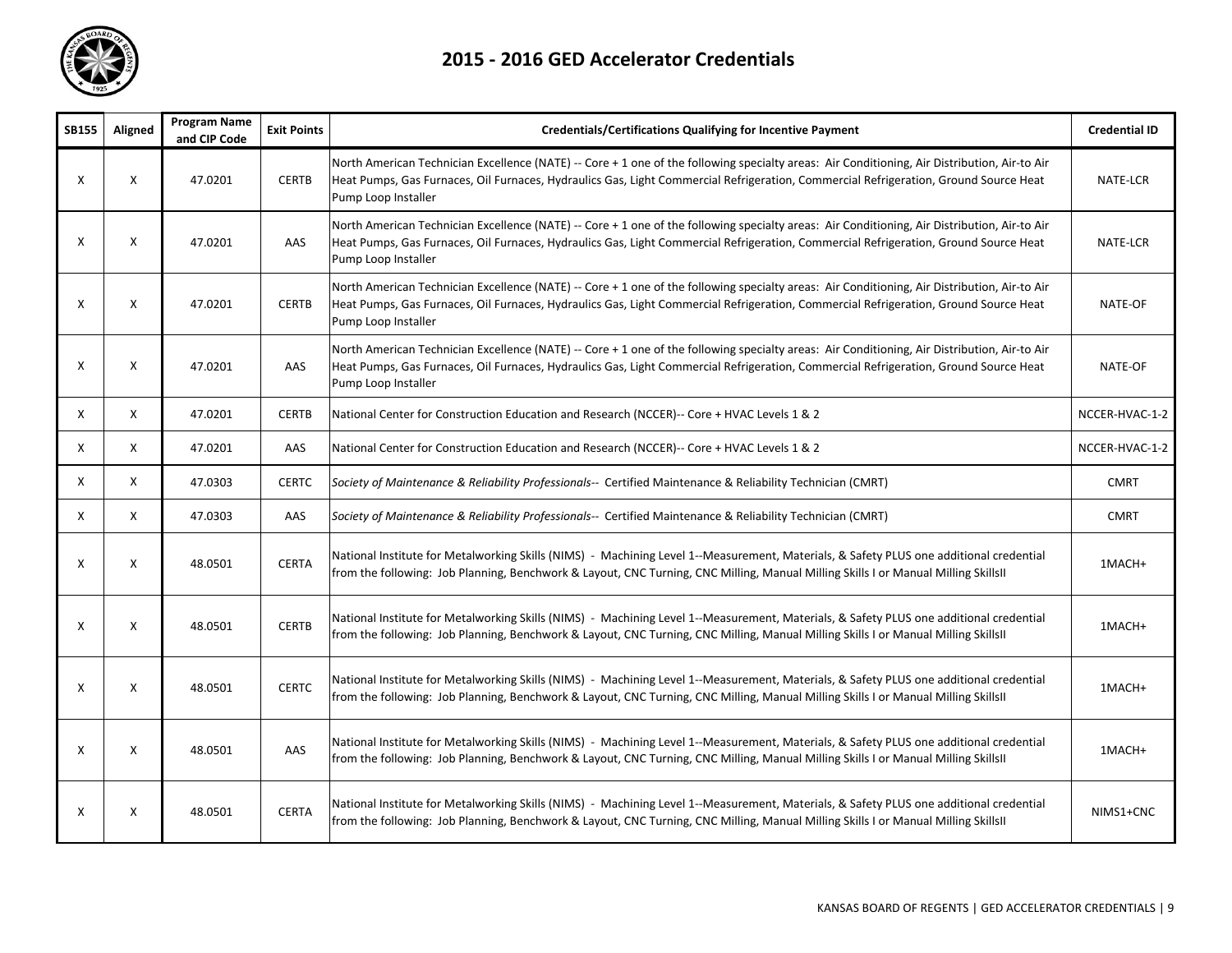

| <b>SB155</b> | Aligned | <b>Program Name</b><br>and CIP Code | <b>Exit Points</b> | <b>Credentials/Certifications Qualifying for Incentive Payment</b>                                                                                                                                                                                                            | <b>Credential ID</b> |
|--------------|---------|-------------------------------------|--------------------|-------------------------------------------------------------------------------------------------------------------------------------------------------------------------------------------------------------------------------------------------------------------------------|----------------------|
| X            | X       | 48.0501                             | <b>CERTB</b>       | National Institute for Metalworking Skills (NIMS) - Machining Level 1--Measurement, Materials, & Safety PLUS one additional credential<br>from the following: Job Planning, Benchwork & Layout, CNC Turning, CNC Milling, Manual Milling Skills I or Manual Milling SkillsII  | NIMS1+CNC            |
| X            | X       | 48.0501                             | <b>CERTC</b>       | National Institute for Metalworking Skills (NIMS) - Machining Level 1--Measurement, Materials, & Safety PLUS one additional credential<br>from the following: Job Planning, Benchwork & Layout, CNC Turning, CNC Milling, Manual Milling Skills I or Manual Milling SkillsII  | NIMS1+CNC            |
| Χ            | X       | 48.0501                             | AAS                | National Institute for Metalworking Skills (NIMS) - Machining Level 1--Measurement, Materials, & Safety PLUS one additional credential<br>from the following: Job Planning, Benchwork & Layout, CNC Turning, CNC Milling, Manual Milling Skills I or Manual Milling Skills II | NIMS1+CNC            |
| Χ            | X       | 48.0503                             | <b>CERTA</b>       | National Institute for Metalworking Skills (NIMS) - Machining Level 1--Measurement, Materials, & Safety PLUS one additional credential<br>from the following: Job Planning, Benchwork & Layout, CNC Turning, CNC Milling, Manual Milling Skills I or Manual Milling Skills II | 1MACH+               |
| Х            | X       | 48.0503                             | <b>CERTB</b>       | National Institute for Metalworking Skills (NIMS) - Machining Level 1--Measurement, Materials, & Safety PLUS one additional credential<br>from the following: Job Planning, Benchwork & Layout, CNC Turning, CNC Milling, Manual Milling Skills I or Manual Milling SkillsII  | 1MACH+               |
| Χ            | X       | 48.0503                             | <b>CERTC</b>       | National Institute for Metalworking Skills (NIMS) - Machining Level 1--Measurement, Materials, & Safety PLUS one additional credential<br>from the following: Job Planning, Benchwork & Layout, CNC Turning, CNC Milling, Manual Milling Skills I or Manual Milling SkillsII  | 1MACH+               |
| Χ            | X       | 48.0503                             | AAS                | National Institute for Metalworking Skills (NIMS) - Machining Level 1--Measurement, Materials, & Safety PLUS one additional credential<br>from the following: Job Planning, Benchwork & Layout, CNC Turning, CNC Milling, Manual Milling Skills I or Manual Milling Skills II | 1MACH+               |
| Χ            | X       | 48.0503                             | <b>CERTA</b>       | National Institute for Metalworking Skills (NIMS) - Machining Level 1--Measurement, Materials, & Safety PLUS one additional credential<br>from the following: Job Planning, Benchwork & Layout, CNC Turning, CNC Milling, Manual Milling Skills I or Manual Milling SkillsII  | NIMS1+CNC            |
| $\mathsf{x}$ | X       | 48.0503                             | <b>CERTB</b>       | National Institute for Metalworking Skills (NIMS) - Machining Level 1--Measurement, Materials, & Safety PLUS one additional credential<br>from the following: Job Planning, Benchwork & Layout, CNC Turning, CNC Milling, Manual Milling Skills I or Manual Milling SkillsII  | NIMS1+CNC            |
| Χ            | X       | 48.0503                             | <b>CERTC</b>       | National Institute for Metalworking Skills (NIMS) - Machining Level 1--Measurement, Materials, & Safety PLUS one additional credential<br>from the following: Job Planning, Benchwork & Layout, CNC Turning, CNC Milling, Manual Milling Skills I or Manual Milling Skills II | NIMS1+CNC            |
| X            | X       | 48.0503                             | AAS                | National Institute for Metalworking Skills (NIMS) - Machining Level 1--Measurement, Materials, & Safety PLUS one additional credential<br>from the following: Job Planning, Benchwork & Layout, CNC Turning, CNC Milling, Manual Milling Skills I or Manual Milling SkillsII  | NIMS 1+CNC           |
|              | X       | 51.0801                             | <b>CERTB</b>       | Registered Medical Assistant (RMA)                                                                                                                                                                                                                                            | <b>RMA</b>           |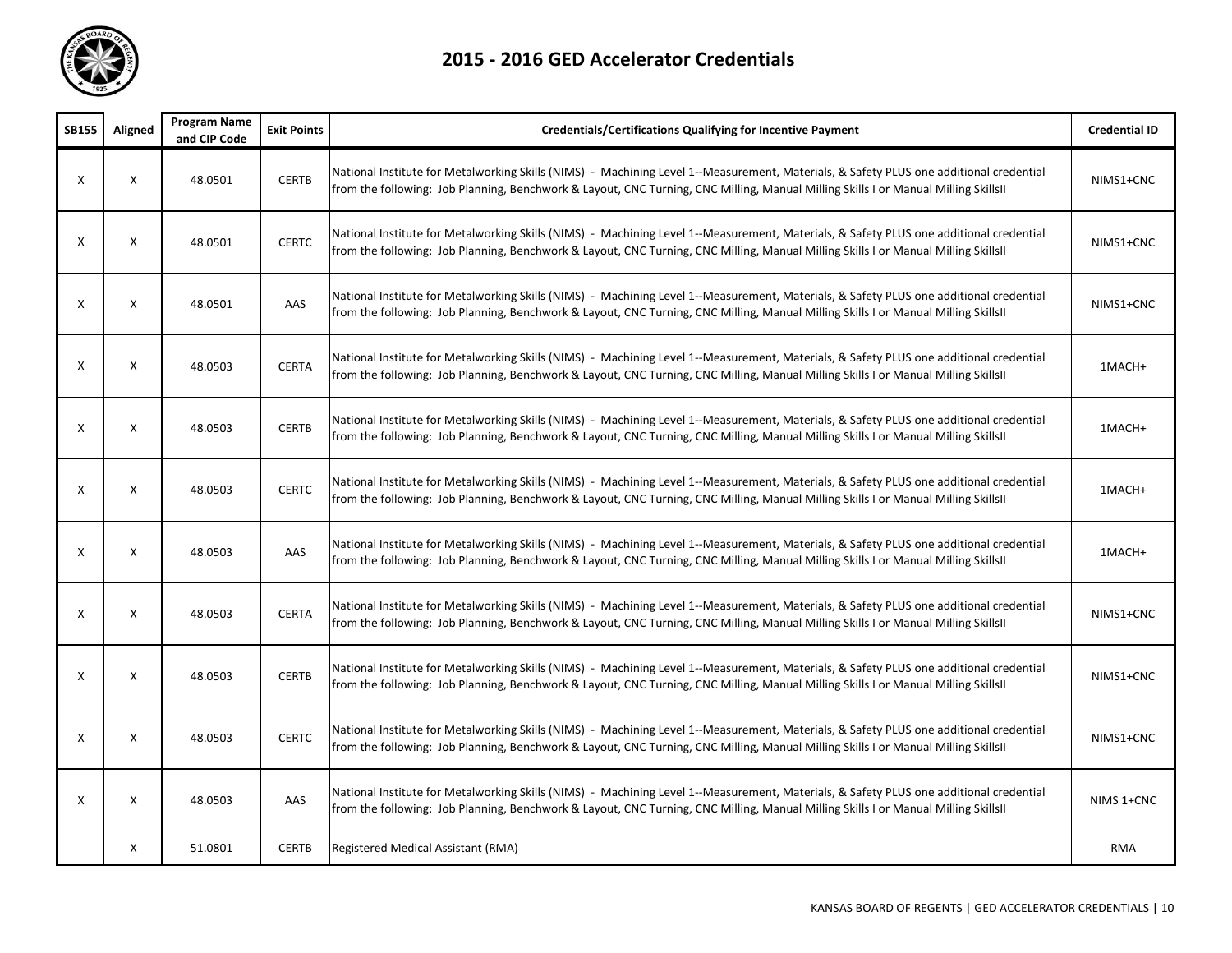

| <b>SB155</b> | Aligned | <b>Program Name</b><br>and CIP Code | <b>Exit Points</b> | <b>Credentials/Certifications Qualifying for Incentive Payment</b>                                        | <b>Credential ID</b> |
|--------------|---------|-------------------------------------|--------------------|-----------------------------------------------------------------------------------------------------------|----------------------|
|              | X       | 51.0801                             | <b>CERTC</b>       | Registered Medical Assistant (RMA)                                                                        | <b>RMA</b>           |
|              | X       | 51.0801                             | AAS                | Registered Medical Assistant (RMA)                                                                        | <b>RMA</b>           |
|              | X       | 51.0801                             | <b>CERTB</b>       | Certified Medical Assistant (CMAS)                                                                        | CMAS                 |
|              | X       | 51.0801                             | <b>CERTC</b>       | Certified Medical Assistant (CMAS)                                                                        | CMAS                 |
|              | X       | 51.0801                             | AAS                | Certified Medical Assistant (CMAS)                                                                        | CMAS                 |
|              | X       | 51.0713                             | <b>CERTB</b>       | Certified Professional coder (CPC)                                                                        | <b>CPC</b>           |
|              | X       | 51.0713                             | <b>CERTC</b>       | Certified Professional coder (CPC)                                                                        | CPC                  |
|              | X       | 51.0713                             | AAS                | Certified Professional coder (CPC)                                                                        | <b>CPC</b>           |
|              | X       | 51.0713                             | <b>CERTB</b>       | Certified Coding Associate (CCA)                                                                          | <b>CCA</b>           |
|              | X       | 51.0713                             | <b>CERTC</b>       | Certified Coding Associate (CCA)                                                                          | <b>CCA</b>           |
|              | X       | 51.0713                             | AAS                | Certified Coding Associate (CCA)                                                                          | CCA                  |
|              | X       | 51.0713                             | <b>CERTB</b>       | Certified Professional Coder-Hospital Outpatient (CPC-H)                                                  | CPC-H                |
|              | X       | 51.0713                             | <b>CERTC</b>       | Certified Professional Coder-Hospital Outpatient (CPC-H)                                                  | CPC-H                |
|              | X       | 51.0713                             | AAS                | Certified Professional Coder-Hospital Outpatient (CPC-H)                                                  | CPC-H                |
|              | X       | 51.0708                             | <b>CERTB</b>       | <b>Registered Healthcare Documentation Specialist (RHDS)</b>                                              | <b>RHDS</b>          |
|              | X       | 51.0708                             | AAS                | <b>Registered Healthcare Documentation Specialist (RHDS)</b>                                              | <b>RHDS</b>          |
|              | X       | 51.0909                             | <b>CERTC</b>       | Certified Surgical Technologist (CST)                                                                     | <b>CST</b>           |
|              | X       | 51.0909                             | AAS                | Certified Surgical Technologist (CST)                                                                     | <b>CST</b>           |
| X            | X       | 48.0508                             | <b>CERTA</b>       | American Welding Society (AWS) -- 3 Position Qualifications D1.1 standard or higher (AWS - 1F, 2F and 1G) | 3AWS                 |
| X            | X       | 48.0508                             | <b>CERTB</b>       | American Welding Society (AWS) -- 3 Position Qualifications D1.1 standard or higher (AWS - 1F, 2F and 1G) | 3AWS                 |
| Χ            | X       | 48.0508                             | <b>CERTC</b>       | American Welding Society (AWS) -- 3 Position Qualifications D1.1 standard or higher (AWS - 1F, 2F and 1G) | 3AWS                 |